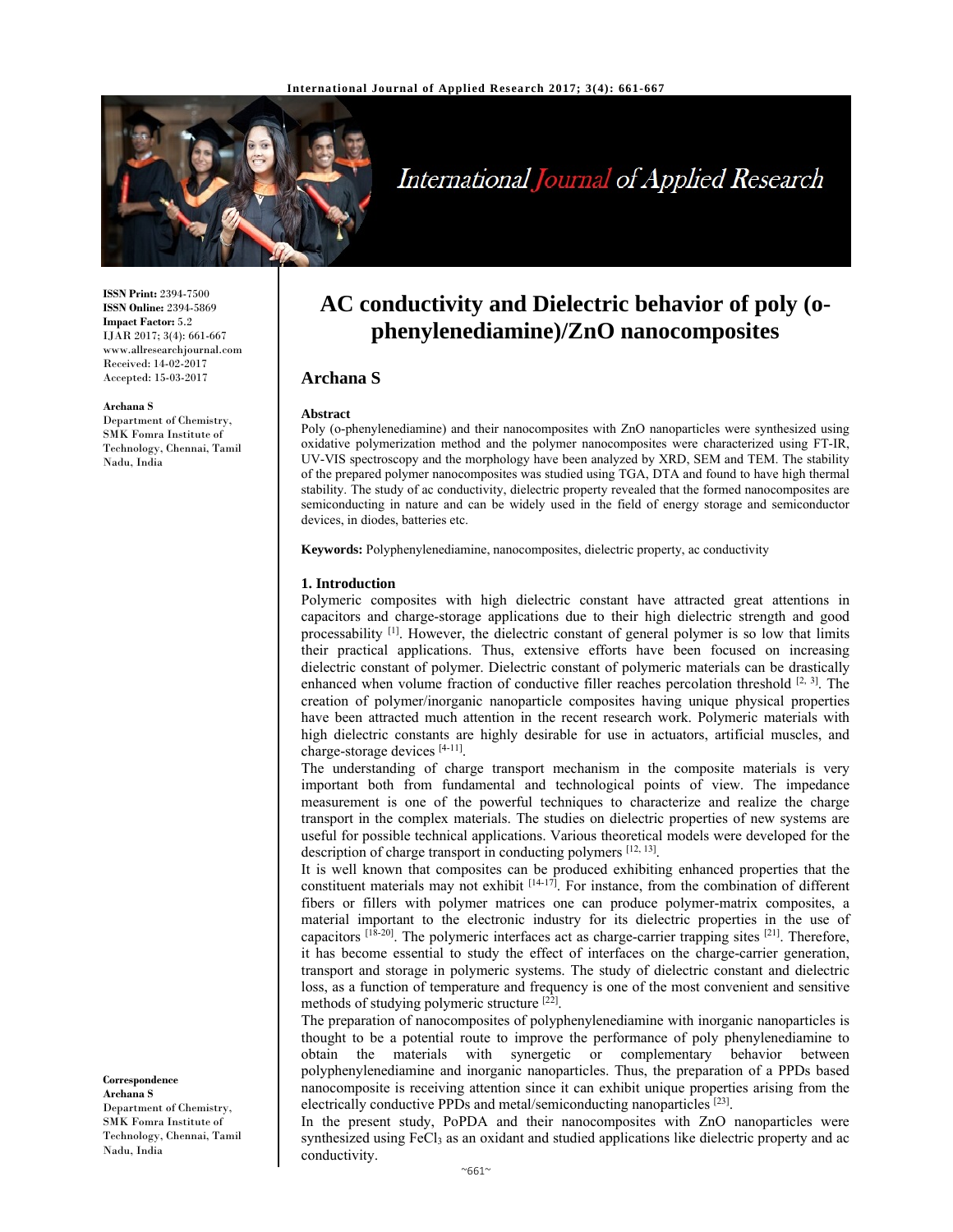#### **2. Materials and Methods**

#### **2.1. Materials**

The monomer o-phenylenediamine, ferric chloride, surfactant Sodium Dodecyl Sulfate was purchased from Merck, all the other chemicals and reagents were of Analytical Grade and used as received without further purification. The nanoparticles of ZnO were purchased from Sigma Aldrich of particle size 50-55nm.

#### **2.2. Methods**

# **2.2.1. Synthesis of poly (o-phenylenediamine) with ZnO nanoparticles**

The equimolar volume of o-phenylenediamine and hydrochloric acid was prepared and ZnO is added in the weight percentages of 10, 20 and 30% to the above solution and kept for vigorous stirring to keep the ZnO suspended in the solution. To this, SDS was added as an emulsifier and ferric chloride was added drop wise as an oxidant. The obtained solutions were kept for stirring at room temperature for 6 hours to polymerize the monomers. The poly (o-phenylenediamine)-ZnO nanocomposites (PoPDA/ZnO) precipitate was collected on filtration, washed with deionised water followed by methanol to remove the oligomers and unreacted monomers present in the polymers  $[24]$ .

# **2.3. Characterization techniques**

The FT-IR spectrum of the synthesized samples was recorded on an ABB-MB-3000 FT-IR spectrometer in KBr medium. The UV-Vis spectrum of polymers was taken using Perkin Elmer Lamba UV-Vis- Spectrometer by dissolving the polymers in DMSO as a solvent. The XRD was measured with Bruker AXS D8 Advance using Cu as X-ray source at the Wavelength of 1.5406 Å of angular range from 3˚ to 135˚. Scanning electron microscopy was used to study the morphology of the synthesized polymers using JEOL, JSM-6390LV model. High-resolution transmission electron microscopy was measured using Tecnai T20 G2 S-TWIN of operating voltage 250 kV. TG/DTA was recorded using Perkin Elmer STA 6000 model. Differential Scanning Calorimetry (DSC) was measured using Mettler Toledo DSC 822e from room temperature to 300°C. The Broadband Dielectric Spectrometer (BDS) was measured in pellet form using NOVOCONTROL Technologies, GmbH & Co. Germany, Concept 80 model.

#### **3. Results and discussion**

# **3.1. FT-IR spectra of poly (o-phenylenediamine) with different concentrations of ZnO nanoparticles**

The FT-IR spectra of synthesized PoPDA nanocomposite with different weight percentages of ZnO nanocompounds like 10, 20 and 30% (PoPDA/10%ZnO, PoPDA/20%ZnO, PoPDA/30% ZnO) are shown in figure 1. The presence of single band at  $3348 \text{ cm}^{-1}$  is due to the N-H stretching vibrations of the -NH-group. The two peaks at 3412, 3190 cm-1 are ascribed to the asymmetrical and symmetrical of N-H stretching vibrations of NH2 group. Two strong peaks at 1681 cm<sup>-1</sup> and 1516 cm<sup>-1</sup> are associated with the stretching vibrations of C=N and C=C group in phenazine ring. The peaks at  $1374 \text{ cm}^{-1}$  and  $1252 \text{ cm}^{-1}$  are due to C-N-C stretching in the benzenoid and quinoid imine units. Furthermore, the bands at  $723 \text{ cm}^{-1}$  and  $579 \text{ cm}^{-1}$  are characteristic of C-H out-of-plane bending vibrations of benzene nuclei in the phenazine skeleton. The spectra of the nanocomposites have slightly shifted to longer wave number due to formation of hydrogen bonding between oxygen of ZnO and hydrogen of -NH- group present in the polymer. In addition to the above peaks, the M-O peak was observed at 457 cm-1 which is due to M-O bond stretching vibration of ZnO metal oxides which confirms the incorporation of ZnO into the polymeric matrix  $[25]$  and S=O peak at 1051cm<sup>-1</sup> confirms SDS also incorporated into the polymeric backbone.



**Fig 1:** FT-IR spectra of poly (o-phenylenediamine) with different concentrations of ZnO nanoparticles

# **3.2. UV-VIS spectra of poly (o-phenylenediamine) with different concentrations of ZnO nanoparticles**

The UV-Vis spectra of PoPDA/10%ZnO, PoPDA20%ZnO and PoPDA30%ZnO shows the major peaks at 291 and 438 nm (Figure 2). The band at 438 nm is assigned to  $\pi-\pi^*$ transition associated with the phenazine ring conjugated to the two lone pairs of electron present on the nitrogen of the NH2 groups, the peak is broad and it suggests the existence of quinoneimine moieties. The other peak at about 291 nm is mainly assigned to the  $\pi-\pi^*$  transitions of the benzenoid and quinoid structures.



**Fig 2:** UV-Vis spectra of poly (o-phenylenediamine) with different concentrations of ZnO nanoparticles

**3.3. XRD of poly (o-phenylenediamine) nanocomposites with different concentrations of ZnO nanoparticles**  In the XRD pattern of ZnO nanoparticles, the peaks at  $2\theta$  =

31.8°, 34.4°, 36.2°, 47.5°, 56.6°, 62.8°, 67.9°, and 69.1° appear, which are ascribed to be (100), (002), (101), (102),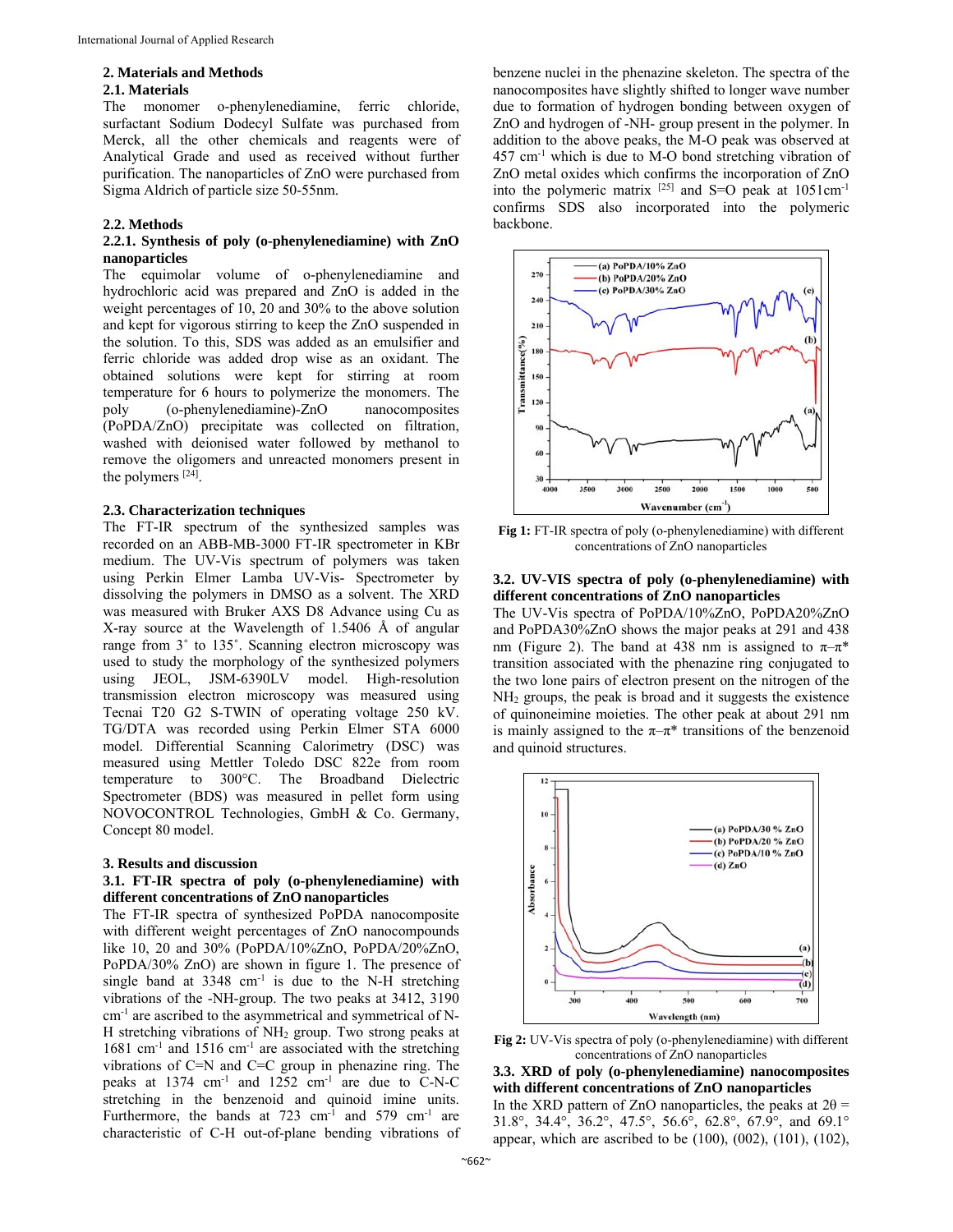(110), (103), (112), and (201) diffraction peaks of wurtzite ZnO, respectively  $[26, 27]$ . The XRD of PoPDA nanocomposites with different concentrations ZnO nanoparticles like 10, 20 and 30% exhibits a series of sharp lines (Figure 3) in the regions of 5°˂2θ˂30° and this may be due to the scattering from PoPDA chains at interplanar spacing <sup>[28]</sup> and indicate that the PoPDA nanocomposites has good crystallinity at all concentrations of the ZnO nanoparticles. In the polymer nanocomposites, the diffraction of ZnO nanoparticles was found to decrease and they disperse evenly into the polymeric matrix [29]. The Xray data of PoPDA nanocomposites with ZnO nanoparticles presents crystalline peaks similar to those obtained from pure PoPDA, revealing that no additional crystalline order has been introduced into the composite [30], and this is confirmed by SEM and TEM analysis.



**Fig 3:** XRD spectra of poly (o-phenylenediamine) with different concentrations of ZnO nanoparticles

# **3.4. SEM images of poly (o-phenylenediamine) nanocomposites with different concentrations of ZnO nanoparticles**

The morphology of the PoPDA nanocomposites with 10%, 20% and 30% ZnO are given in figures 4a-c. The morphology of the polymer nanocomposites synthesized with the different composition of the ZnO nanoparticles are found to have layered like platelets with uniform surface. As the percentage of ZnO nanoparticles increased the layered platelets is increased. The SEM image of the PoPDA with 30%ZnO is having smooth and even surface with many layers staked together when compare to 10 and 20% of ZnO nanoparticles. The incorporation of the ZnO nanoparticles in the polymer matrix is not visible in SEM image and this may be due to dispersion of ZnO nanoparticles inside of the polymeric matrix.





**Fig 4a-c:** SEM images of PoPDA with 10, 20 and 30% ZnO nanoparticles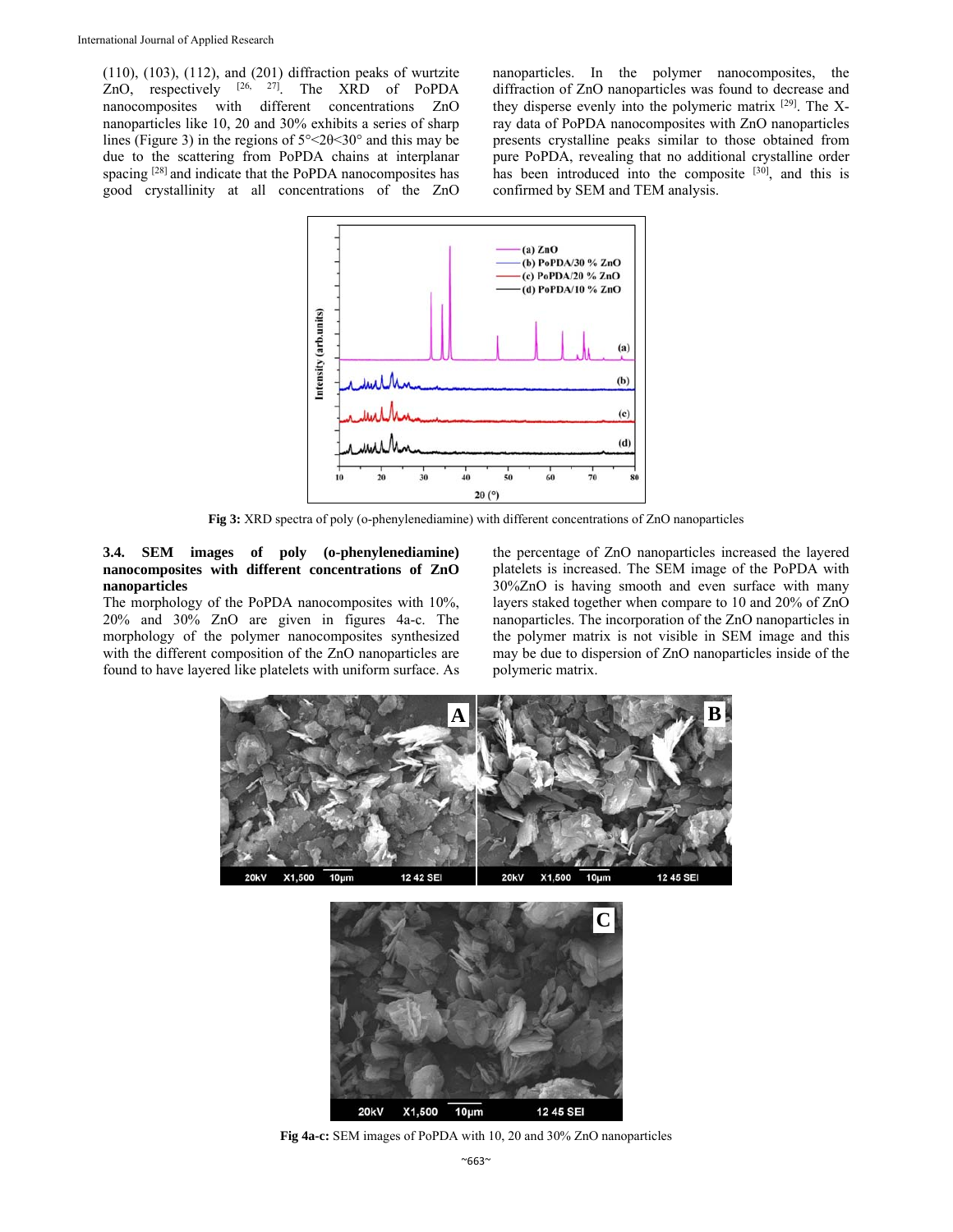### **3.5. TEM study of poly (o-phenylenediamine) with 30% ZnO nanoparticles**

HRTEM was used to image the polymer nanocomposite of PoPDA with 30% ZnO nanoparticles and found to have aggregated spherical like particles with the particle size of 50-55 nm. The TEM image confirms that the ZnO nanoparticles are embedded into the polymeric matrix. The surface of the ZnO nanoparticles was surrounded by a layer

of the polymer and the ZnO nanoparticle was incorporated inside the shell of the polymer. The formation of core-shell morphology of the nanocomposite was evident from the  $HRTEM$ <sup>[31]</sup>. The image also shows the outer lining of a black surface (figures 5a-c) which is due to the ZnO nanoparticles and this confirms the formation of polymer nanocomposites and the ZnO nanoparticles incorporated into the polymer.



**Fig 5a-c:** HRTEM images of PoPDA/ 30% ZnO nanocomposites at different magnification

**3.6. TGA and DTA of poly (o-phenylendiamine) nanocomposites with different concentrations of ZnO nanoparticles** 



**Fig 6:** TGA spectra of poly (o-phenylenediamine) nanocomposites with different concentrations of ZnO nanoparticles

PoPDA synthesized with the different concentrations of ZnO nanoparticles like 10%, 20%, 30% are found to have three stages of thermal transition that lead to weight loss (Figure 6). The first thermal transition from 200 to 220°C is ascribed to the removal of dopants molecules. The second thermal transition from 230 to 290°C corresponds to the loss of low molecular weight oligomers or side products present in the polymer compound. The third transition is observed between 300 °C to 734 °C with a weight loss of  $\sim$ 30%, which can be attributed to the degradation of benzenoid and quinonoid repeating units of the polymeric backbone. The residue left at the end of the heating process is found to be 0.7995 mg for PoPDA with 10%ZnO, 1.0206mg for PoPDA with 20%ZnO and 1.3855mg for PoPDA with 30%ZnO

nanoparticles. When the percentage of ZnO nanoparticles increased, the amount of residue present was found to be more which confirms the incorporation of metal oxide into the polymer. The DTA curves of PoPDA with 10%, 20% and 30% ZnO nanoparticles shows a exothermic plateau in temperature range  $400-705^{\circ}$ C which is mainly related to the decomposition of organic moiety (Figure 7) and these peaks are related to the main stage of decomposition of the polymeric backbone.



**Fig 7:** DTA spectra of poly (o-phenylenediamine) nanocomposites with different concentrations of ZnO nanoparticles

### **3.7. DSC spectrum of poly (o-phenylenediamine) nanocomposites with ZnO nanoparticles**

The DSC spectrum of poly (o-phenylenediamine) with 30 weight percentage of ZnO nanoparticles shows an endothermic peak at 213°C is due to the glass transition temperature (Figure 8). The polymer starts to melt above 260°C which is shown by endothermic peak at 271.22°C which is characteristics of melting temperature polymer nanocomposites.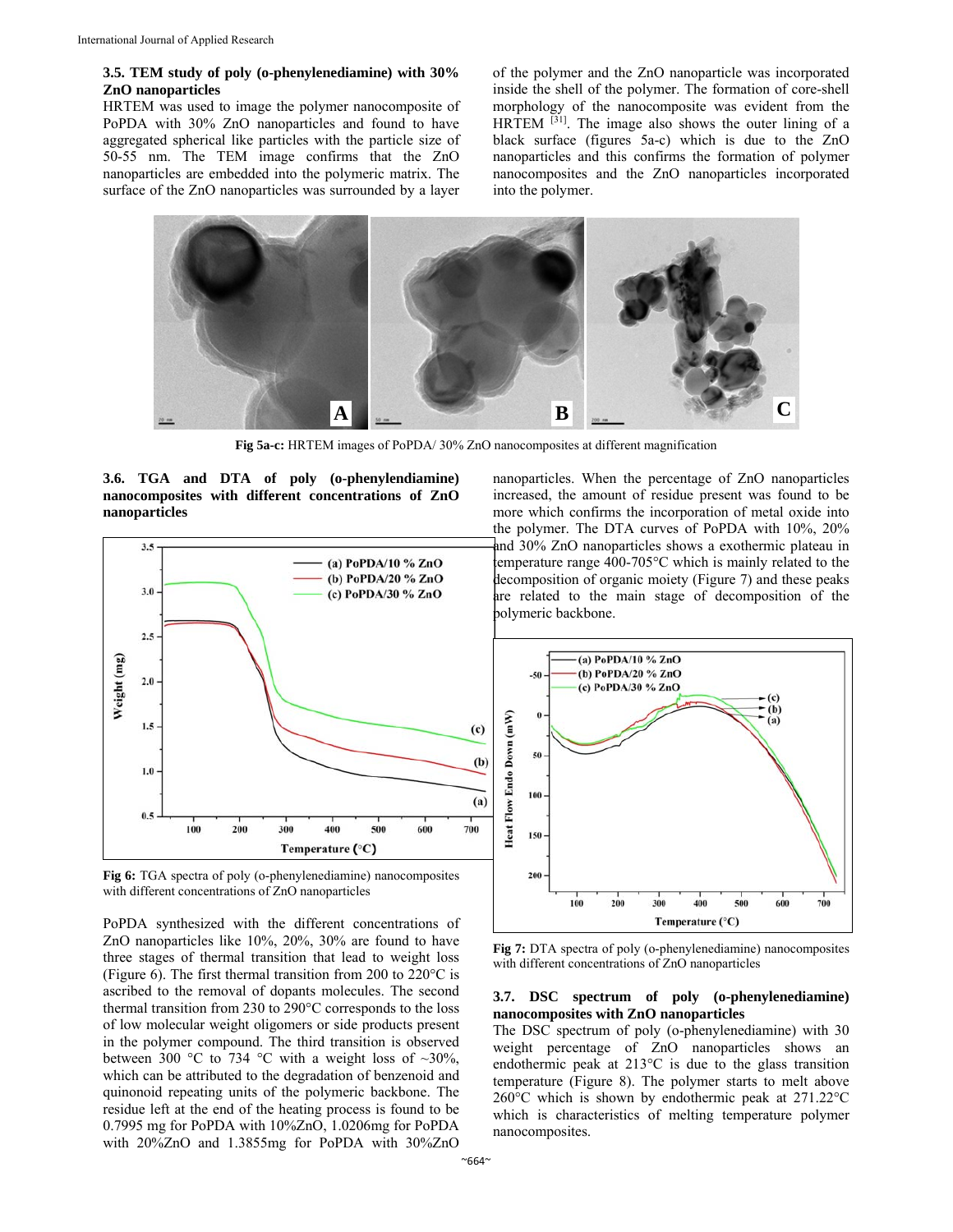

Fig 8: DSC spectrum of poly (o-phenylenediamine) nanocomposites with ZnO nanoparticles

#### **3.8. Study of AC conductivity**

The complex impedance spectra of synthesized polymers and the polymer nanocomposites with different weight percentages of ZnO nanoparticles were evaluated by plotting real  $(Z')$  and imaginary part  $(Z'')$  of complex impedance. From the plot the bulk resistance  $(R_b)$  for the prepared samples was evaluated by analyzing the impedance data using ZSimpdemo software. The conductivity values of polymers and their nanocomposites with 10, 20 and 30% of ZnO nanoparticles were evaluated using bulk resistance  $(R_b)$ using the formula,

 $\sigma = (t / A) (1 / R_b)$  S/cm

Where, t is the thickness of the pellet, A is the area of pellet and  $R<sub>b</sub>$  is the bulk resistance of the pellet.

The conductivity of PoPDA nanocomposites prepared with 10, 20 and 30% ZnO nanoparticles are given in figure 9. The conductivity of the polymer nanocomposites increased upon the addition of ZnO nanoparticles. The conductivity of PoPDA with 10, 20 and 30 % ZnO nanoparticles are found to be 1.1839 x 10-5 S/cm, 1.3204x10-5 S/cm and 1.5409 x 10- 5 S/cm respectively. The increase in conductivity upon addition of ZnO is due to the incorporation of nano metaloxide [32], which significantly increases the conductivity to the order of 10-5 S/cm.



**Fig 9:** Complex Impedance Spectra of Poly (o-Phenylenediamine) and their Nanocomposites with Different Concentrations of ZnO Nanoparticles

#### **3.9. Variation of ac conductivity with frequency**

The  $\sigma_{ac}$  conductivity of pure PoPDA, PoPDA prepared with SDS and PoPDA nanocomposites synthesized with 10%, 20% and 30% ZnO nanoparticles at room temperature from the frequencies 10Hz to 1MHz are presented in figure 10. The conductivity of pure PoPDA and its polymer nanocomposites increases with increase in frequencies and obeys universal power law [33]. The conductivity is almost constant up to 300 kHz and increases suddenly with increase in frequencies from 400 kHz to 1 MHz which are the characteristic property of the disordered materials [34]. Among all PoPDA nanocomposites synthesized 30 wt% ZnO shows higher conductivity than the rest of the nanocomposites.



**Fig 10:** Plot of σac Vs Frequency of Poly (o-Phenylenediamine) and their Nanocomposites with Different Concentrations of ZnO Nanoparticles

#### **3.10. Dielectric analysis**

# **3.10.1. Dielectric analysis of poly (o-phenylenediamine) nanocomposites with different concentrations of ZnO nanoparticles**

The dielectric analysis of the synthesized PoPDA and with SDS and the polymer nanocomposites synthesized with the different concentrations ZnO nanoparticles like 10, 20 and 30% were carried out and the plot of ε' and ε" against frequency for the PoPDA with ZnO nanocomposites with different weight percentages are given in the figure 11, 12 respectively. From the figure it was found that both ε' and ε" were found to increase with the decrease in frequency behind 2 Hz for all the synthesized polymer nanocomposites. The increment in ε' with decrease of frequency reveals that the systems exhibit strong interfacial polarization at low frequency.

As the percentage of ZnO nanoparticles increased the dielectric permittivity is found to increase. Among the polymers and polymer nanocomposites, the polymer nanocomposites prepared with 30% of ZnO nanoparticles are found to have high permittivity values with the dielectric constant of 1.05 when compared to the PoPDA and PoPDA prepared using SDS and polymer nanocomposites synthesized with 10 and 20% ZnO nanoparticles. The increment in dielectric constant at 30% of ZnO nanoparticles is due to the dielectric relaxation i.e., because of the movement of dipole and charge carriers (dopant) in the presence of to the applied alternating field. [35]

The dielectric loss i.e., ε" decreases with increase in frequency for the entire polymer and its nanocomposites.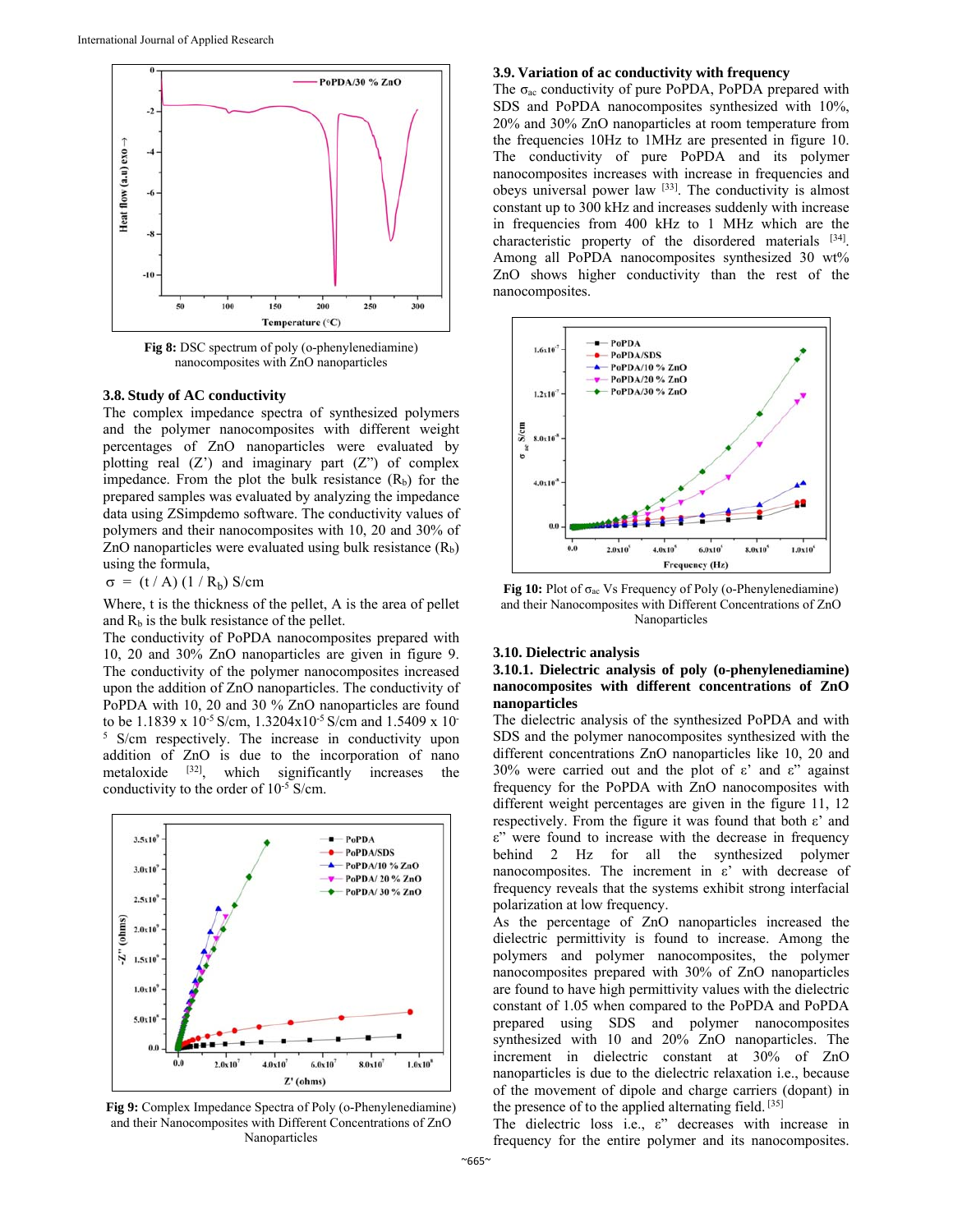The polymer nanocomposites are having low dielectric loss when compare to polymers. Among them PoPDA with 30% ZnO has low dielectric loss when compared to the other synthesized polymeric materials. The low frequency dispersion for ε' and no loss peak for ε" are characteristics of charged carrier systems [36].



**Fig 11:** Plot of log ε' Vs log Frequency of Poly (o-Phenylenediamine) and their Nanocomposites with Different Concentrations of ZnO Nanoparticles



**Fig 12:** Plot of log ε" Vs log Frequency of Poly (o-Phenylenediamine) and their Nanocomposites with Different Concentrations of ZnO Nanoparticles

### **3.10.2. Variation of tangent loss with frequency**

The plot of tangent loss (tan δ) against frequency for PoPDA, PoPDA synthesized with SDS, PoPDA nanocomposites with different concentrations of ZnO nanoparticles are given in figure 13. The tan  $\delta$  show high dissipation loss at low frequency in the PoPDA and PoPDA with SDS and this high dissipation may be due to DC conduction losses. At low frequencies dielectric loss is found to increase and then decreases. Peak appearing at a characteristic frequency suggests the presence of relaxing dipoles in the samples. At higher frequencies these exhibit almost zero dielectric loss which suggests that these polymers are lossless materials at frequencies above  $10<sup>3</sup>$  Hz frequency [37]. The PoPDA nanocomposites with ZnO nanoparticles did not show any characteristic loss peak in the analyzed frequency range and this show that the polymer

nanocomposite can withstand high amount of energy without any loss.



**Fig 13:** Plot of tan δ Vs log Frequency of Poly (o-Phenylenediamine) and their Nanocomposites with Different Concentrations of ZnO Nanoparticles

### **4. Conclusion**

The ZnO nanocomposites of PoPDA have been successively prepared via chemical oxidative polymerization method. The synthesized polymer nanocomposites were characterized using FT-IR, UV-Vis spectroscopy and from the result it is confirmed the formation of the polymers. The morphology was studied by XRD, SEM, TEM and confirmed that the synthesized nanocomposites were of highly crystalline in nature and the formation of core shell type morphology of ZnO nanoparticles incorporated into the polymer shell were confirmed. From the thermal analysis like TG/DTA, DSC, the polymer stability were analyzed and found to be thermally more stable. The PoPDA/ZnO nanocomposites have increased in electrical conductivity when compare to the PoPDA. Dielectric analysis of the polymer and their nanocomposites shows that these materials can be used as energy storage devices, semiconductor devices, piezoelectric transducers, dielectric amplifiers etc.

# **5. References**

- 1. Zhang QM, Li H, Poh M, Cheng ZY, Xu HS, Xia F. An all-organic composite actuator material with a high dielectric constant. Nature. 2002; 419:284-7.
- 2. Yao SH, Dang ZM, Jiang MJ, Xu HP. Influence of aspect ratio of carbon nanotube on percolation threshold in ferroelectric polymer nanocomposite. Applied Physics Letters. 2007; 91(21):212901-3.
- 3. Li Yu, Yihe Zhang, Wangshu Tong, Jiwu Shang, Fengzhu Lv, Paul Chu K *et al*. Composites: Part A. 2012; 43:2039-2045.
- 4. Nalwa HS. Handbook of Low and High Dielectric Constant Materials and Their Applications, Academic, San Diego, CA, 1999.
- 5. Yoseph BC. Electroactive Polymer (EAP) Actuators as Artificial Muscles: Reality, Potential and Challenges, SPIE, WA, 2004.
- 6. Banno H, Ogura K. Theoretical equations for dielectric, piezoelectric and elastic properties of flexible composite consisting of polymer and ceramic powder of